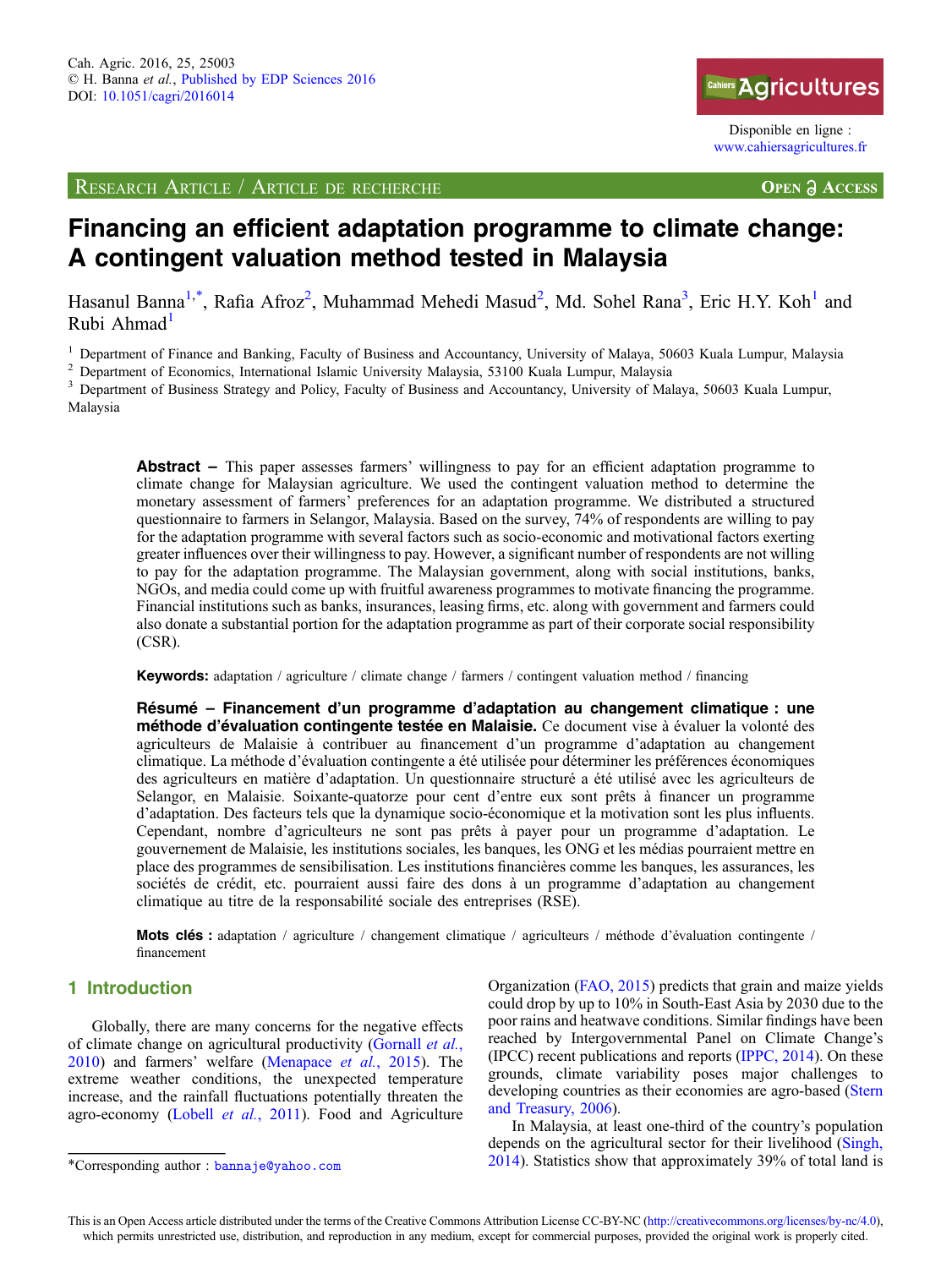<span id="page-1-0"></span>cultivated for rubber, oil palm, cocoa, coconut, fruits and vegetables [\(Austin and Baharuddin, 2012](#page-7-0)). The consequences of extreme climate change such as floods and unexpected temperatures could seriously affect the Malaysian economy and society. For example, an estimated RM 84 million (RM  $10 = $ 2.4$ ) worth of agricultural production was damaged due to the recent flood that affected 7000 farmers of Malaysia ([Singh, 2014\)](#page-7-0). According to the [Initial National Communica](#page-7-0)[tion \(INC\) \(2000\),](#page-7-0) the rainfall and temperature are projected to rise between  $-1$  and 32% and  $+0.6$  and 3.4 °C in 60 years, respectively, and the sea level is expected to rise approximately 13–94 cm in 100 years in Malaysia. Excessive rainfall affects the production of yields such as crude palm oil, and prolonged droughts affect crops that need wet conditions such as rice, vegetables, and others ([Singh, 2014](#page-7-0)). The increase in temperature also affects the rice grain yield. The Malaysian Agricultural Research and Development Institute (MARDI) has projected that the rice yields in peninsular Malaysia will decline by 9 to 10% for each one degree Celsius rise [\(Abdullah,](#page-7-0) [2007](#page-7-0)). Meanwhile, the rise of sea level due to climate change could force the deserting of low-laying planted areas such as rice, corn coconut, and others. Climate change is especially expected to impact the productivity of the rice yields in Malaysia (Tao et al.[, 2008\)](#page-7-0).

Climate change directly or indirectly affects the social and economic sustainability of farmers. The line of effects may be multiple including crop failures, increase costs of production, reduction in farmer income, and increase in seasonal unemployment rate (Alam et al., 2011; Siwar et al., 2009). Farmers are nevertheless little concerned about climate change due to inadequate awareness of climate change issues, lack of local knowledge, and inefficient institutional capacity ([Kurukulasuriya and Rosenthal, 2013\)](#page-7-0). Thus, adaptation strategies are highly needed to address the looming risk of climate change on farmers.

The impact of climate change on agricultural production has been discussed and empirically tested extensively on the quantification of damages (e.g.Fankhauser, 2013; Luers et al., 2003) rather than addressing farmers' perception and attitude toward the issue and their willingness to pay for an efficient adaptation programme. Additionally, with the exception of a few studies (e.g.Acquah, 2011; Le Dang et al., 2014), most of the research work (e.g.Arbuckle Jr et al., 2013; Barnes et al., 2013; Saleh Safi et al., 2012; Wheeler et al., 2013) has focused on developed nations, instead of developing nations. Studies on climate change adaptation methods in developing countries are scarce. Thus, our study focuses on farmer's perceptions and their financing willingness for an adaptation programme in Malaysia.

The advantages of adaptation are reduction of vulnerability, raising resilience, restraining the risk of climate change impact on lives and livelihood, and grasping the advantages of opportunities posed by actual and expected climate change. This study (i) assesses the willingness to pay (WTP) of the farmers for an efficient adaptation programme to climate change in Selangor, Malaysia and (ii) determines the factors that influence their WTP.

The study of WTP of farmers is important, especially in the context of limited research work on this area in Malaysia. To develop a comprehensive understanding for expected climate change adaptation programme and motivational factors that influence farmer's WTP, we test the following two hypotheses:

- $H<sub>1</sub>$ : there is a positive relationship between socio-economic factors and WTP for climate change adaptation programme;
- $-$  H<sub>2</sub>: there is a positive relationship between motivational factors and WTP for climate change adaptation programme.

## 2 Methodology

### 2.1 Contingent Valuation Method

Contingent Valuation Method (CVM) was employed to estimate the WTP of farmers as applied to environmental valuation [\(Carson, 2012](#page-7-0)). CVM studies take a variety of formats, including open-ended, dichotomous choice, multiplebounded dichotomous choice, iterative bidding, and payment cards. The payment card approach offers higher efficiency despite some biasness.

The CVM is widely used in developed countries to quantify the benefits of non-marketed environmental goods that enter directly into cost-benefit calculations ([Carson](#page-7-0) et al., 2010). However, there is a possibility to have a hypothetical bias while using CVM. "Short cheap talk" in accordance with [Aadland](#page-7-0) [and Caplan \(2006\)](#page-7-0) has been employed in our survey questionnaires to avoid the potential problem of hypothetical bias. After completing the hypothetical questions regarding their WTP for a planned adaptation programme to climate change, we then randomly selected and created a short cheap talk group. The group was asked the following short-cheap-talk script, which was read prior to the ensuring WTP question:

"As you prepare to answer the next few questions, please keep in mind that in previous surveys we have found that the amounts that people SAY they are willing to pay for a planned adaptation programme to climate change are sometimes different from the amounts that they would ACTUALLY be willing to pay when an adaptation programme to climate change becomes available in their community. For this reason, as I read the following adaptation programme fees, please imagine you are ACTUALLY paying them."

We used short-cheap-talk script as it is effective for the farmers [\(Aadland and Caplan, 2006](#page-7-0)). Further explanation regarding method of provision, payment vehicle, decision rule, and the period of payment were presented to the farmers through a payment card ([Boyle, 2003\)](#page-7-0). The payment card developed in this study is in accordance with [Rowe](#page-7-0) et al. [\(1996\).](#page-7-0) It presents a list of values from which respondents choose an amount that best represents their maximum WTP. Payment card was designed with an exponential response scale that contains 24 cells. An exponential response scale is consistent with this hypothesis of measurement error increasing with WTP values. The values of the cells 2 through to 22 are computed [\(Tab. 1\)](#page-2-0) by the following equation:

$$
V_n = V_1 \times [1 + R]^{n-1}, \tag{1}
$$

where,  $V_n$ = bid value,  $V_1$  = 1,  $R$  = range selected for the payment card so that largest value on the payment card is  $(1.2860)^{21}$  = 200.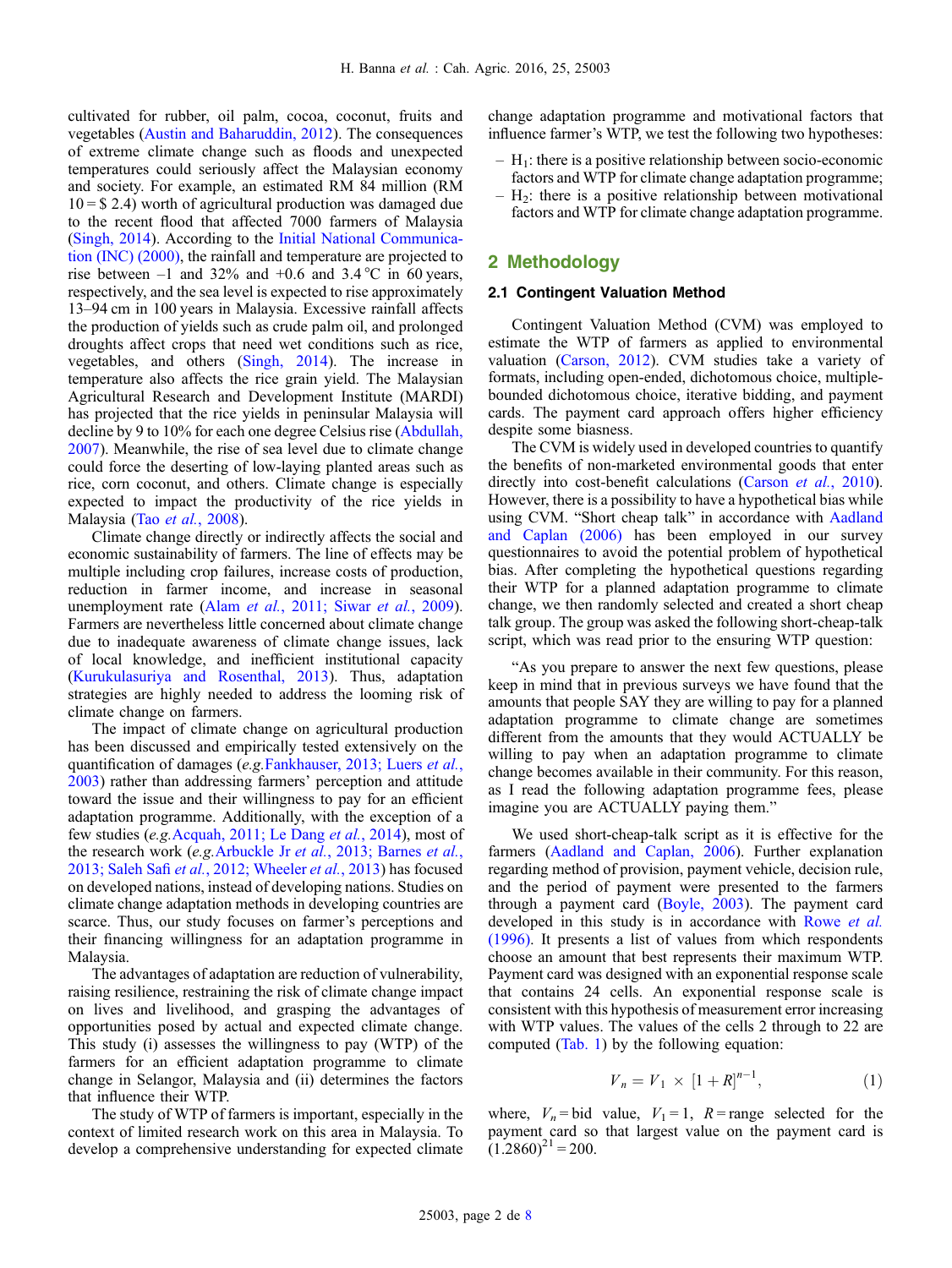| Ranges of pick up amount |                 |      |       |       |       |        |                  |  |
|--------------------------|-----------------|------|-------|-------|-------|--------|------------------|--|
| RM <sub>0</sub>          | RM <sub>2</sub> | RM 5 | RM 10 | RM 20 | RM 45 | RM 95  | RM 200           |  |
| RM 0.5                   | RM <sub>3</sub> | RM 6 | RM 12 | RM 25 | RM 55 | RM 120 | More than RM 200 |  |
| RM <sub>1</sub>          | RM 4            | RM 8 | RM 16 | RM 35 | RM 75 | RM 155 | Do not know      |  |

<span id="page-2-0"></span>Table 1. The various types of amount that were asked to the respondents to pick up (Payment card). Tableau 1. Les différents types de montant pouvant être choisis par les participants (carte de paiement).

Source: author's calculation using equation [\(1\)](#page-1-0).

The payment vehicle was the electricity bill of the farmers. Each firm can pay a lump sum amount incorporated in their electricity bill on a regular basis. The fund will be managed by the climate change adaptation programme for the agricultural sector in Malaysia.

### 2.2 Site selection and data collection

The survey questionnaire was conducted among the farmers in the Integrated Agricultural Development Area (IADA), Selangor, Malaysia, which covers approximately 100,000 ha. Of which 20,000 ha is for paddy, 55,000 ha for palm oil, 20,000 ha for coconut, and 5,000 ha for fruits and vegetables. Approximately 10,300 families are engaged in rice production. We organised a programme on "Climate change: A threat to farmers" in collaboration with IADA. We addressed and explained some climate change adaptation programmes such as adopting new technology, changing planting dates, improvement of irrigation system, using different crop varieties, planting trees, soil conservation, and water harvesting, etc. to the farmers. We also discussed the benefits of adaptation. For example, adaptation helps to sustain or increase agricultural production, increase household incomes, enhance environmental services, protect the asset base, and keep less vulnerable to extreme weather events. All farmers in the study area were invited. The programme was designed with awareness building among the farmers and suggested how they might cope up with climate changes. Later, we collected data through a questionnaire.

#### 2.3 Survey design and sampling techniques

Face-to-face interviews were arranged to collect reliable responses from the sampled farmers. The study area is located in the IADA, Selangor, Malaysia which consists of eight areas including Bagan Terap, Panchag Bedena, Pasir Panjang, Sawah Sempadan, Sekinchan, Sg. Burong, Sg. Leman, and Sg. Nipah. Using a random sampling technique, 50 farmers were selected from those areas with a total sample size of 400 (50  $\times$  8). Of the 400, we received 385 complete questionnaires culminating in a response rate of approximately 96%. The survey was conducted in mid-September, 2012. The survey was confined to IADA areas as it constitutes a prominent agricultural zone in Malaysia. The data were collected through interviews with heads of households who worked as rice farmers.

## 2.4 Design of the questionnaire

In the questionnaire, section A collected information on the farmers' socio-economic demographic profile (i.e. household size, gender, ethnic group, religion, education level, income, type of farmers, farm size and family size of the respondents). Section B enquired as to farmers' perceptions and attitudes toward climate change. Section C consisted of CVM questions to estimate farmers' WTP for an efficient adaptation programme to climate change.

#### 2.5 Model specification

A regression model was developed to analyse the factors that might affect the WTP of farmers for the adaptation programme. Respondents were given a card with 22 choices corresponding to different payments to select their WTP for the programme. When the value of dependent variable is limited or censored (for example, the value of dependent variable ranges from 0 to 200 or the value cannot be less than zero, etc.), researchers normally choose Tobit regression analysis ([Greene, 2012\)](#page-7-0). In this study, Tobit regression analysis was selected as the evaluation method. It was assumed that the factors listed in [Table 2](#page-3-0) might affect WTP and these factors were included in the model as independent variables.

The basic model of the Tobit regression analysis is as follows:

$$
y_i = X\beta_i + \varepsilon_i, \ 0.334 \text{em} \varepsilon_i \sim N\big[0, \sigma^2\big],\tag{2}
$$

where,  $v_i$  refers to dependent variable, X represents the independent variables,  $\beta_i$  represents the coefficient of the independent variables, and  $\varepsilon_i$  refers to the error term. We also calculated the truncated mean and median, the marginal effect, and the probability of WTP using the Tobit Maximum Likelihood estimation (see the details in [Greene \(2012\)](#page-7-0)).

The independent variables that predict the probability of WTP are education, household size, farm size, income, and some motivational factors. Moreover, the basic statistics of independent and dependent variables used in the Tobit regression are given in [Table 3](#page-3-0). Similarly, statistical analysis was employed to analyse the socio-economics and motivational factors which influence farmer's WTP for climate change adaptation.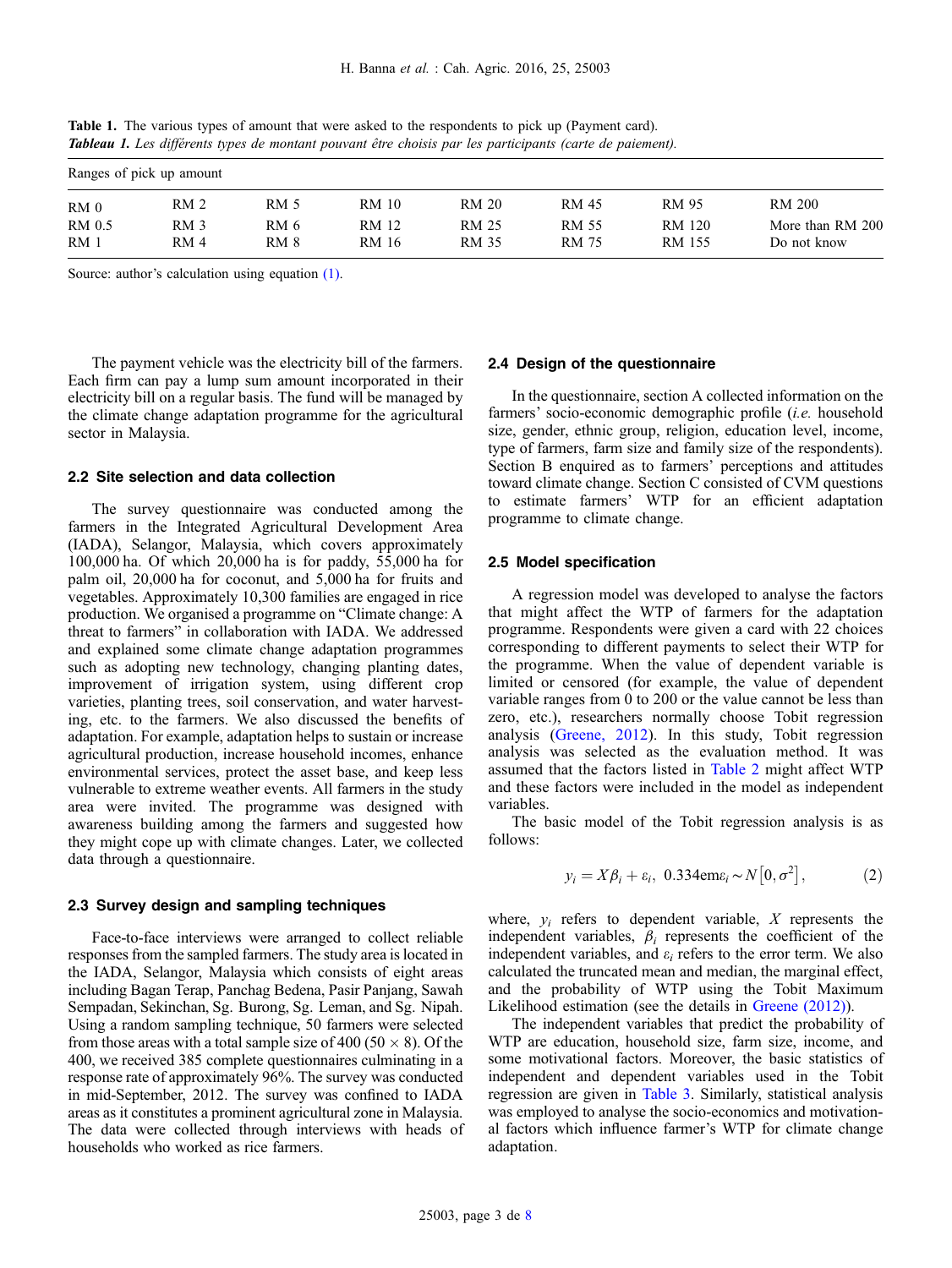<span id="page-3-0"></span>

| <b>Table 2.</b> Variables used in the Tobit regression model.             |  |
|---------------------------------------------------------------------------|--|
| <b>Tableau 2.</b> Variables utilisées dans le modèle de régression Tobit. |  |

| Variables                                                                   | Description of the variables                              | Category                                                                                                                          |  |  |
|-----------------------------------------------------------------------------|-----------------------------------------------------------|-----------------------------------------------------------------------------------------------------------------------------------|--|--|
| Dependent variable: Willingness to pay (WTP)                                | Willingness to pay (WTP) for<br>climate change adaptation | Ranges from RM 0 to RM 200                                                                                                        |  |  |
| Independent variables:                                                      |                                                           |                                                                                                                                   |  |  |
| Education                                                                   | Educational background                                    | $1 = No$ formal education, $2 = Primary$ ,<br>$3 =$ Secondary, $4 =$ Tertiary, $5 =$ University                                   |  |  |
| Household size                                                              | Number of household members                               |                                                                                                                                   |  |  |
| Farm size                                                                   | Total area of the farm                                    |                                                                                                                                   |  |  |
| Income                                                                      | Monthly family income                                     | $1 = RM$ 2000 and less, $2 = RM$ 2001–4000,<br>$3 = RM$ 4001-6000, $4 = RM$ 6001-8000, $5 = RM$<br>$8001-10,000$ and above 10,000 |  |  |
| The environment has the right to be protected<br>irrespective of the costs  | Motivational factors for WTP                              | $1 =$ Strongly Disagree, $2 =$ Disagree, $3 =$ Neutral,<br>$4 = \text{Agree}$ and $5 = \text{Strongly Agree}$                     |  |  |
| I care about the environment in general                                     |                                                           | $1 =$ Strongly Disagree, $2 =$ Disagree, $3 =$ Neutral,<br>$4 = \text{Agree}$ and $5 = \text{Strongly Agree}$                     |  |  |
| I feel responsible to finance for adaptation<br>programme to climate change |                                                           | $1 =$ Strongly Disagree, $2 =$ Disagree, $3 =$ Neutral,<br>$4 = \text{Agree}$ and $5 = \text{Strongly Agree}$                     |  |  |
| Impacts on agricultural production                                          |                                                           | $1 =$ Strongly Disagree, $2 =$ Disagree, $3 =$ Neutral,<br>$4 = \text{Agree}$ and $5 = \text{Strongly Agree}$                     |  |  |
| Concern for the risk posed by climate change                                |                                                           | $1 =$ Strongly Disagree, $2 =$ Disagree, $3 =$ Neutral,<br>$4 = \text{Agree}$ and $5 = \text{Strongly Agree}$                     |  |  |

## 3 Results and discussions

## 3.1 The socio-economic characteristics of the respondents

Table 3 summarises the sampled farmers' socio-economic characteristics, which align well with the limited data available for the population of Selangor. The age distribution of farmers is ranged between 18 and over 60 years. The highest percentage of the farmers (50%) was from the age group between 31 to 45 years followed by the age group of 46 to 60 years (39%). Moreover, the study found that most of the farmers (approximately 45%) had secondary school degree; however, almost 12% of total farmers had no formal degree. Furthermore, we found that the highest percentage of the farmers (34%) had an income ranging between RM 2000 to RM 4000 per month. Among the sampled farmers, less than 3% had an income above RM 10,000 and more than 7% had an income below RM 2000. The findings of the socio-economic demographic breakdown show that age, education, and income distribution of farmers might have a positive impact on the adoption of new production techniques.

## 3.2 Motivational factors for willingness to pay

We asked the farmers to rank the motivational factors which might encourage their willingness to pay for an efficient adaptation programme to climate change. The motivational factors were ranked from the scale of 1 to 9 in accordance with importance. Of the 385-farmer sample, approximately 74% stated their willingness to pay for the programme. The percentage of WTP for the adaptation programme is higher

Table 3. Socio-economic demographic profiles of the respondents  $(n = 385)$ .

|                         | Tableau 3. Profil socio-économique et démographique des partici- |  |  |
|-------------------------|------------------------------------------------------------------|--|--|
| <i>pants (n = 385).</i> |                                                                  |  |  |

| Demographics profiles         | Frequency | Percentage |
|-------------------------------|-----------|------------|
| Age                           |           |            |
| $18-30$ years                 | 27        | 7.02       |
| $31-45$ years                 | 194       | 50.38      |
| $46-60$ years                 | 150       | 38.96      |
| 60 years and above            | 14        | 3.64       |
| <b>Educational background</b> |           |            |
| No formal education           | 46        | 11.95      |
| Primary                       | 73        | 18.96      |
| Secondary                     | 173       | 44.94      |
| Tertiary                      | 82        | 21.30      |
| University                    | 11        | 2.85       |
| <i>Income</i>                 |           |            |
| $<$ RM 2000                   | 28        | 7.27       |
| RM 2000-RM 4000               | 130       | 33.77      |
| RM 4000-RM 6000               | 115       | 29.87      |
| RM 6000-RM 8000               | 80        | 20.78      |
| RM 8000-RM 10,000             | 22        | 5.71       |
| Above RM 10,000               | 10        | 2.60       |
| Total                         | 385       | 100        |

Source: field survey 2012.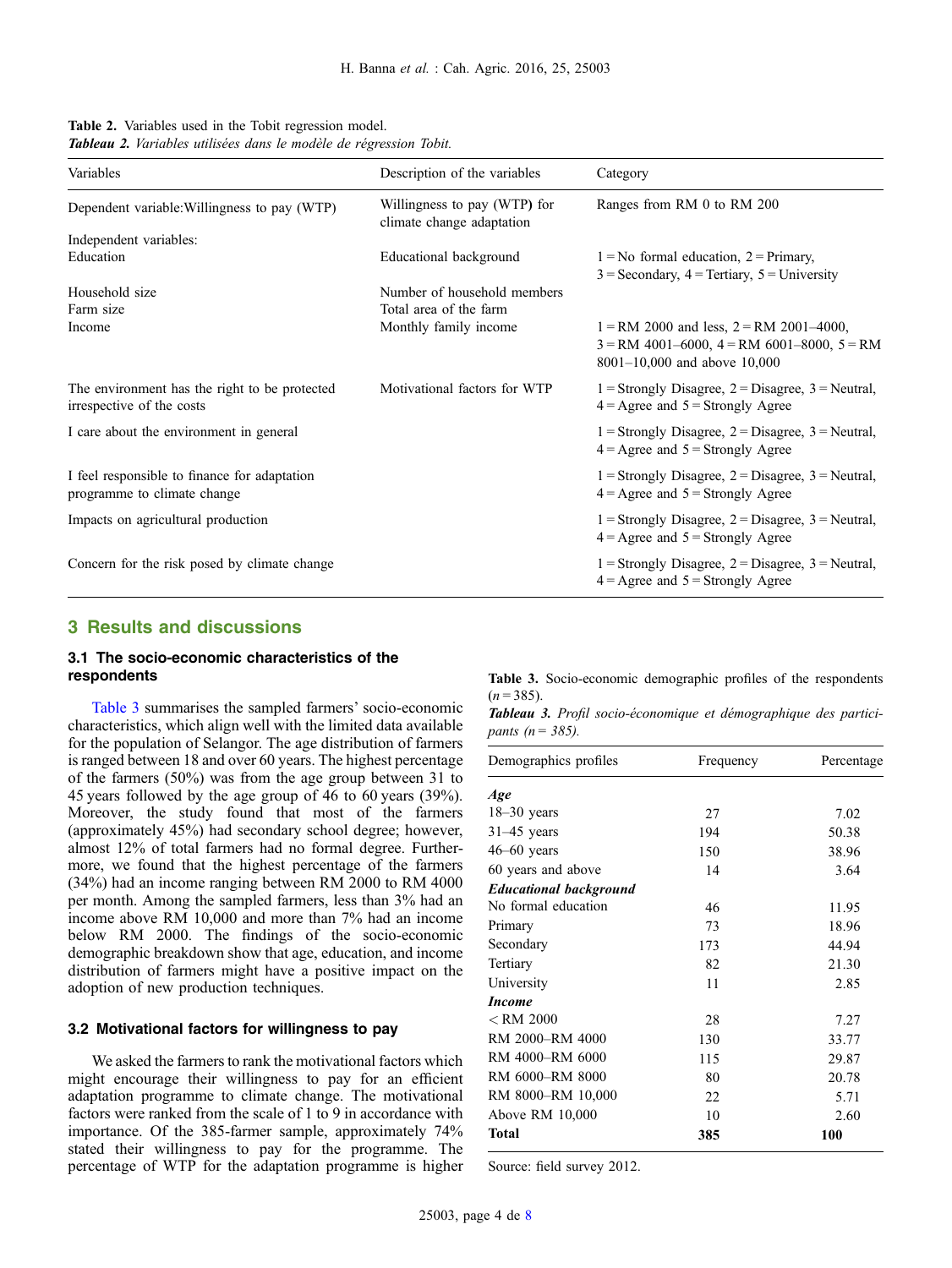| <b>Table 4.</b> Ranking of motivational factors for willingness to pay $(n = 285)$ .            |
|-------------------------------------------------------------------------------------------------|
| <b>Tableau 4.</b> Classement des facteurs de motivation pour la volonté de payer ( $n = 285$ ). |

| Motivational factors                                                     | % of perception | Mean | Std. Dev | Ranking |
|--------------------------------------------------------------------------|-----------------|------|----------|---------|
| I feel responsible to finance for adaptation programme to climate change | 80              | 3.28 | 0.68     |         |
| I care about the environment in general                                  | 76              | 3.25 | 0.66     | 4       |
| To avoid future natural disasters                                        | 83              | 3.23 | 0.86     |         |
| To reduce unexpected future economic costs                               | 75              | 3.32 | 0.75     |         |
| To protect next generations                                              | 73              | 3.34 | 0.76     |         |
| To protect flora and fauna on this earth                                 | 65              | 3.29 | 0.70     | O       |
| Impacts on agricultural production                                       | 85              | 3.10 | 0.90     |         |
| The environment has the right to be protected irrespective of the costs  | 60              | 3.31 | 0.68     | ◠       |
| Concern for the risk posed by climate change                             | 78              | 3.24 | 0.87     |         |

Source: author's calculation.

than those found among farmers in other countries, such as 71.6% for Ghana [\(Acquah, 2011](#page-7-0)). Based on the results, 85% of the farmers in Selangor were willing to pay for a programme because they were motivated by the fact that climate change has an impact on agricultural production. More than 80% of the respondents were motivated to finance the programme to avoid future natural disasters. Furthermore, 78% of the respondents were concerned for the risks posed by climate change which was another motivational factor. The remaining motivating factors along with the above are stated in Table 4.

## 3.3 Factors for not willing to pay

Farmers were asked to give reasons for not willing to pay for the adaptation programme. Based on our results, approximately 26% of the respondents were not willing to pay for the programme. The percentage of not WTP for the adaptation programme in our sample is lower than those found among farmers in other countries, 28% for Ghana [\(Acquah,](#page-7-0) [2011](#page-7-0)). The majority of the respondents (20%) preferred to spend their money on other things rather than the adaptation programme. Among the respondents, only 10% did not believe in climate change. Moreover, 16% of the farmers considered it the government's responsibility and 12% did not believe that such programme would have real impact. However, we considered these two groups as protesters, thus, we excluded

| <b>Table 5.</b> Factors for not willing to pay. |  |
|-------------------------------------------------|--|
| Tableau 5. Facteurs du refus de payer.          |  |

| Factors                                          | $\% (n=100)$ |
|--------------------------------------------------|--------------|
| I don't believe in climate change                | 10           |
| My income is too low                             | 14           |
| Climate change does not affect me or my family   | 15           |
| I prefer to spend my money on other things       | 20           |
| I don't believe that such a programme would have | 12           |
| any real impact                                  |              |
| It is government's responsibility                | 16           |
| Climate change issue is not important            | 13           |

Source: author's calculation.

the respondents of the two groups in our further analysis. All the factors of not willing to pay are summarised in Table 5.

## 3.4 Statistics of willingness to pay

The statistics of WTP of sampled farmers for the adaptation programme is summarised in Table 6. Farmers were asked to pick up the amount they want to pay. Of the 357 respondents, nearly 66% were willing to pay RM 5, 10, and 16 for adaptation

Table 6. The amount of willingness to pay for an efficient adaptation programme with statistics.

Tableau 6. Montant que les participants sont prêts à payer pour un programme d'adaptation efficace, et statistiques.

| The amount of willingness to pay for an efficient adaptation |  |  |  |
|--------------------------------------------------------------|--|--|--|
| programme $(n=357)$                                          |  |  |  |

| Items         |    | Frequency | Percentage |  |
|---------------|----|-----------|------------|--|
| RM            | 0  | 72        | 20.17      |  |
| RM            | 5  | 106       | 29.69      |  |
| RM            | 10 | 75        | 21.01      |  |
| RM            | 16 | 52        | 14.57      |  |
| RM.           | 25 | 22        | 6.16       |  |
| RM            | 35 | 12        | 3.36       |  |
| RM.           | 45 | 10        | 2.80       |  |
| <b>RM 200</b> |    | 8         | 2.24       |  |
| Total         |    | 357       | 100        |  |

| Statistics of willingness to pay $(n=357)$ |                                           |  |  |  |  |
|--------------------------------------------|-------------------------------------------|--|--|--|--|
| Mean                                       | 14.38 (std error of mean $1.58$ )         |  |  |  |  |
| Median                                     | 10                                        |  |  |  |  |
| <b>Std Deviation</b>                       | 29.91                                     |  |  |  |  |
| <b>Skewness</b>                            | $5.416$ (std error of skewness $0.130$ )  |  |  |  |  |
| Kurtosis                                   | $30.951$ (std error of kurtosis $0.260$ ) |  |  |  |  |
| Minimum                                    | RM.<br>$\theta$                           |  |  |  |  |
| Maximum                                    | RM 200                                    |  |  |  |  |
|                                            |                                           |  |  |  |  |

Source: author's calculation.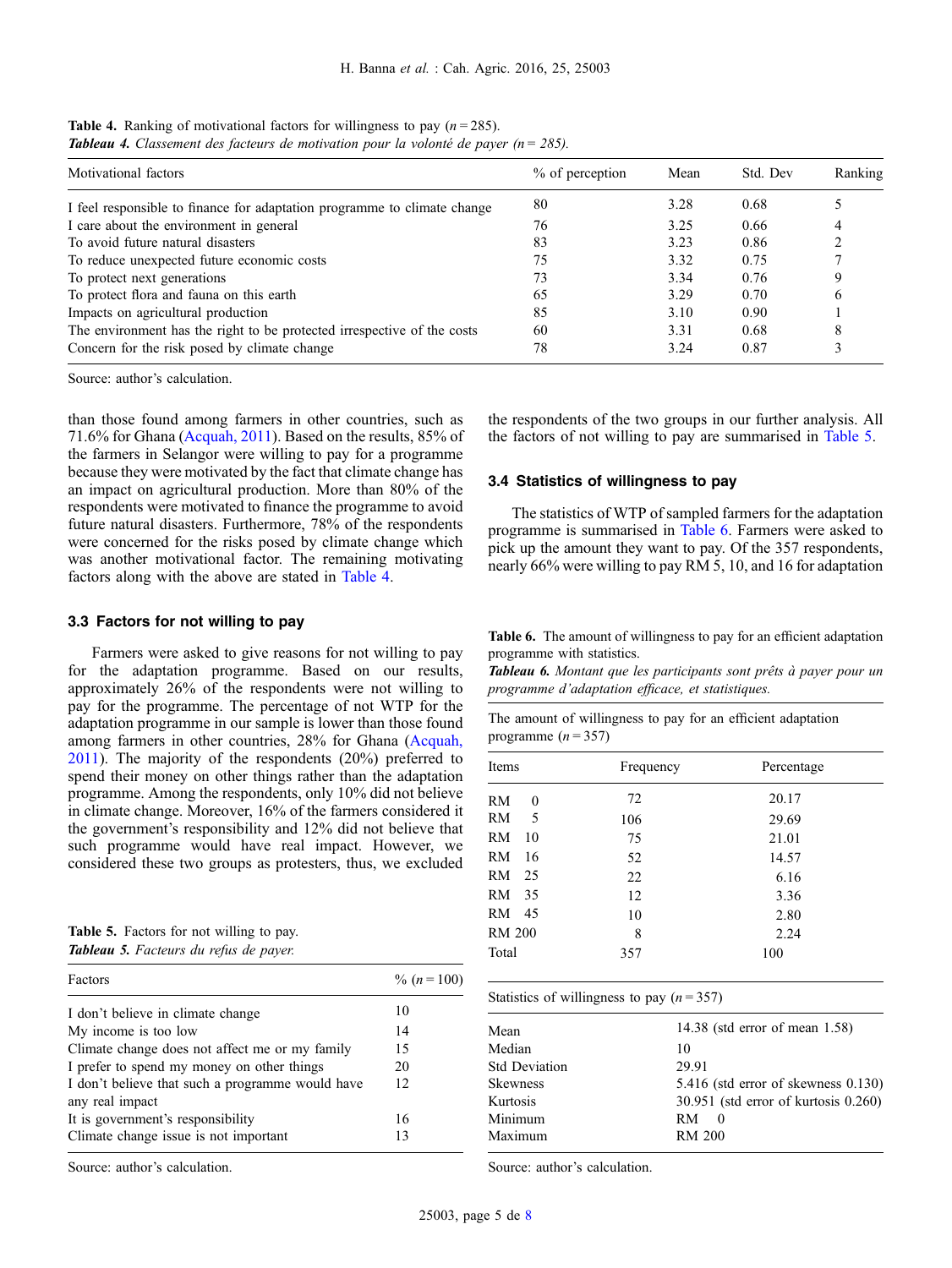|  |  | Table 7. Estimation results for Tobit model (dependent variable is WTP). |  |
|--|--|--------------------------------------------------------------------------|--|
|  |  |                                                                          |  |

Tableau 7. Résultats de l'estimation pour le modèle Tobit.

| Variables                                                                | Coefficient estimates | Std. Error | $t$ -value | Sig   |
|--------------------------------------------------------------------------|-----------------------|------------|------------|-------|
| Constant                                                                 | 0.211                 | 0.094      | $2.245***$ | 0.025 |
| Education                                                                | 1.745                 | 0.550      | $3.173***$ | 0.004 |
| Household size                                                           | 0.261                 | 0.520      | 0.502      | 0.487 |
| Farm size                                                                | 0.367                 | 0.425      | 0.864      | 0.384 |
| Income                                                                   | 0.395                 | 0.067      | $5.896***$ | 0.000 |
| The environment has the right to be protected irrespective of the costs  | 0.254                 | 0.041      | $6.195***$ | 0.000 |
| I care about the environment in general                                  | 0.067                 | 0.042      | 1.595      | 0.133 |
| I feel responsible to finance for adaptation programme to climate change | $-0.035$              | 0.022      | $-1.591$   | 0.129 |
| Impacts on agricultural production                                       | 0.430                 | 0.096      | $4.479***$ | 0.000 |
| Concern for the risk posed by climate change                             | 0.234                 | 0.082      | $2.854***$ | 0.010 |
| Pseudo $R^2$                                                             | 0.4371                |            |            |       |
| LR Chi <sup>2</sup> (9)                                                  | 211.26                |            |            |       |
| Prob > Chi <sup>2</sup>                                                  | 0.000                 |            |            |       |
| Log likelihood                                                           | $-347.16$             |            |            |       |
| Number of observations                                                   | 357                   |            |            |       |

Source: author's calculation.<br>\*\*\*Significant level at 1%, \*\*Significant level at 5%, \*Significance at 10%.

towards climate change. The mean is evaluated as RM 14.38 (\$4.42), and the median is determined as RM 10 (\$3.08) respectively. It is evident that the median is lower than the mean which indicates that the majority of the farmers are willing to pay less than the mean of WTP. The respondent distribution is skewed by limited high bidders.

### 3.5 Tobit estimation results analysis

The socio-economic demographic profiles of the farmers were grouped into academic qualification of the farmers, household size of the farmers, income of the farmers, and size of the farms in the regression model. Additionally, knowledge and attitude of the farmers towards climate change was used in the regression as attitudinal variables, while WTP was the dependent variable (where, the value of the WTP ranges from RM 0 to RM 200 and the total respondents are 357).

The likelihood ratio test suggested that the estimated Tobit regression model had a good fit with a statistically significant value of 211.26 at 1% with 9° of freedom indicating a strong relationship between WTP and the explanatory variables (see in Tab. 7). The Pseudo  $R^2$  or McFadden's  $R^2$  was 44%, considered as a very good fit [\(Srisopaporn](#page-7-0) et al., 2015). Additionally, the percentage of correct prediction can be used as a measure of "goodness of fit" ([Kennedy, 2008](#page-7-0)). Thus, the nearly 90% of correct prediction showed the goodness of fit for this model. The positive coefficient values of the variables of education, household size, farm size, and income were  $P = 1.745, 0.261$ , 0.367, and 0.395 respectively and the motivational factors like 'the environment has the right to be protected irrespective of the costs'  $(P = 0.254)$ , impacts on the agricultural production  $(P=0.430)$ , concern for the risk posed by climate change  $(P = 0.234)$ , implied that WTP was positively related with the variables as expected. However, a t-test was conducted in order to test the significance of the coefficients. The results of the ttest revealed five variables, namely education, income, the environment has the right to be protected irrespective of the costs, impacts on agricultural production, concern for the risk posed by climate change, were significant at  $1\%$  with  $P < 0.01$ . The results showed that farmers who had education and high income were more willing to pay for the programme. These results also support the hypothesis that the WTP increases with education level and farmers' income. Earlier studies (e.g. Acquah, 2011; Yoo and Kwak, 2009) also concluded that income and education level have a positive relationship with the willingness to pay for an adaptation programme. The study suggests that some motivational factors (such as the environment has the right to be protected irrespective of the costs, impacts on agricultural production, and concern for the risk posed by climate change) have positive impact on the WTP, which supports the second hypothesis of the study.

Further, we calculated the marginal effects of each variable on the probability of positive WTP as well as on the level of positive WTP (see in [Tab. 8\)](#page-6-0). In both cases, WTP values were significantly influenced by education, income, the environment has the right to be protected irrespective of the cost, impacts on agricultural production, and concern for the risk posed by climate change. An increase in the level of education and monthly household income resulted in a RM 1.34 and RM 0.17 increase, respectively, in positive WTP for the efficient adaptation programme. The respondents who were mostly influenced by the motivational factors (i.e., the environment has the right to be protected irrespective of the cost, impacts on agricultural production, and concern for the risk posed by climate change) would value add to positive WTP for the adaptation programme.

[Table 9](#page-6-0) reported the mean and median values of WTP for an efficient adaptation programme. Based on the Tobit Maximum Likelihood estimation, the expected mean and median values of WTP were RM 17.2 and RM 14 respectively. Although the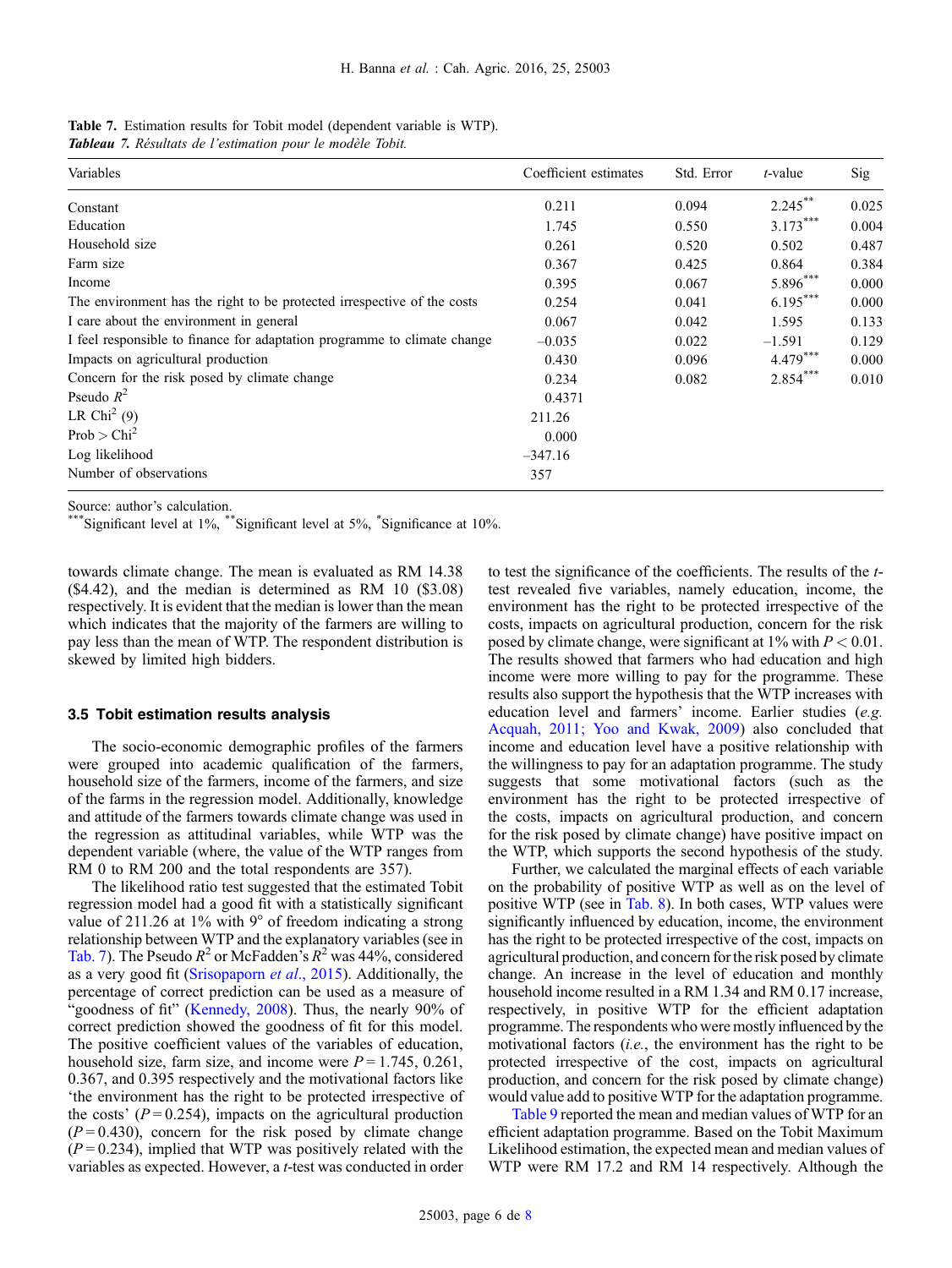<span id="page-6-0"></span>

| Table 8. Marginal effects of explanatory variables on probabilities and WTP: Tobit estimation.                                |  |  |  |  |  |
|-------------------------------------------------------------------------------------------------------------------------------|--|--|--|--|--|
| <b>Tableau 8.</b> Effets marginaux des variables explicatives sur les probabilités et la volonté de payer : estimation Tobit. |  |  |  |  |  |

| Variables                                                                | Probabilities<br>[Pr(WTP > 0)]   | <b>WTP</b><br>(WTP > 0) |
|--------------------------------------------------------------------------|----------------------------------|-------------------------|
| Education                                                                | $0.042$ *** $(0.009)$            | $1.342***(0.370)$       |
| Household size                                                           | 0.005(0.012)                     | 0.140(0.315)            |
| Farm size                                                                | 0.007(0.010)                     | 0.196(0.245)            |
| Income                                                                   | $0.015***(0.005)$                | $0.165***(0.038)$       |
| The environment has the right to be protected irrespective of the costs  | $0.012***$ (0.004)               | $0.127***$ (0.022)      |
| I care about the environment in general                                  | 0.004(0.007)                     | 0.038(0.031)            |
| I feel responsible to finance for adaptation programme to climate change | $-0.002(0.004)$                  | $-0.025(0.019)$         |
| Impacts on agricultural production                                       | $0.006$ <sup>***</sup> $(0.001)$ | $0.270***(0.056)$       |
| Concern for the risk posed by climate change                             | $0.005***$<br>(0.001)            | $0.189***$<br>(0.046)   |

Source: author's calculation.<br>\*\*\*Significant level at 1%, \*\*Significant level at 5%, \*Significance at 10%.

Table 9. Mean and median values of WTP with the Tobit estimation and descriptive statistics.

Tableau 9. Valeurs moyennes et médianes de la volonté de payer : estimation Tobit et statistiques descriptives.

|                           | Tobit | Descriptive statistics |
|---------------------------|-------|------------------------|
| Mean $[E(WTP   WTP > 0)]$ | 17.2  | 14.38                  |
| <b>Std Deviation</b>      | 9.33  | 29.91                  |
| Median                    | 14    | 10                     |
| Number of observations    | 357   | 357                    |

descriptive statistics showed the mean and median values of RM 14.38 and RM 10 respectively, these values were lower by 19.61% (mean) and 40% (median) than the expected values from the Tobit estimation. The main reason was that the expected values of the latent variables in the Tobit estimation for zero observations were greater than zero, which is also supported by the findings of [Yu and Abler \(2010\).](#page-7-0)

The most efficient and functioning approach to implement the adaptation programme to climate change is to help the farmers increase their income level through some other related programmes. The farmers or the farm will pay for the adaptation programme to climate change if the farm earns enough revenue and minimises the potential losses. Government and nongovernment organisations can assist the farms earn better revenues and minimise losses by providing expertise and technological support. Farmers can increase high yields and revenue while improving soil quality and biodiversity as well as protecting the habitat by adopting new technology and innovative approaches [\(Menter, 2012](#page-7-0)). This approach is nevertheless a longterm process. For the short term, it will be more effective to implement an efficient adaptation programme to climate change by creating better awareness of climate change issues.

# 4 Recommendation and conclusion

An efficient adaptation to climate change should be an essential part of Malaysia's development plan. Agricultural activities are mostly vulnerable to climate change. Therefore, it is crucial to assess farmers' understanding, attitudes, and willingness to pay for an efficient adaptation programme towards climate change to devise action to handle the adverse impacts of climate change on the national economy. As mentioned earlier, most respondents (85%) confirmed that climate change has a concerning impact on their agriculture and 83% of the respondents wanted to avoid future natural disasters caused by climate change. Therefore, most felt that they are responsible to pay for the adaptation programme. However, a significant number of farmers are yet to understand the effects of climate change in the days to come on agricultural sectors. Thus, it is necessary for the Malaysian government, social institutions, banks, NGOs, and media to work hand in hand to come up with fruitful awareness programmes for farmers. The government should take initiatives to address the farmers about the risk and adverse impacts of climate change such as rising sea levels and changes in temperature, and they should motivate them to pay for the adaptation programme. These can be implemented through the adaptation training campaigns, providing technical support to farmers, and organising workshops on climate change. However, policy makers must understand how and to what extent farmers perceive and respond to the effects of climate change on the agricultural sector in Malaysia.

Furthermore, we found education, income, and farmer's behaviours are positively related to financing for an adaptation programme in the regression estimation. The result shows that additional income generating activities might encourage farmers to finance the adaptation programme. Hence, the Malaysian government could promote some special farming schemes for the farmers to generate additional revenue to adjust with adaptation financing. Subsequently, farmers could contribute to the fund maintained jointly by the local government (municipal government) and the farmers. Financial institutions such as banks, insurances, leasing firms, etc. could donate a substantial portion to the fund as a contribution of their corporate social responsibility (CSR). All efficient adaptation programmes for the farmers in the municipality could be implemented using that fund. Adaptation should be designed in such a way that the programme would be successfully carried out to ensure economic efficiency to emphasise agronomic techniques (e.g. irrigation, drought-resistant plants and early maturing varieties and so on) which might mitigate production